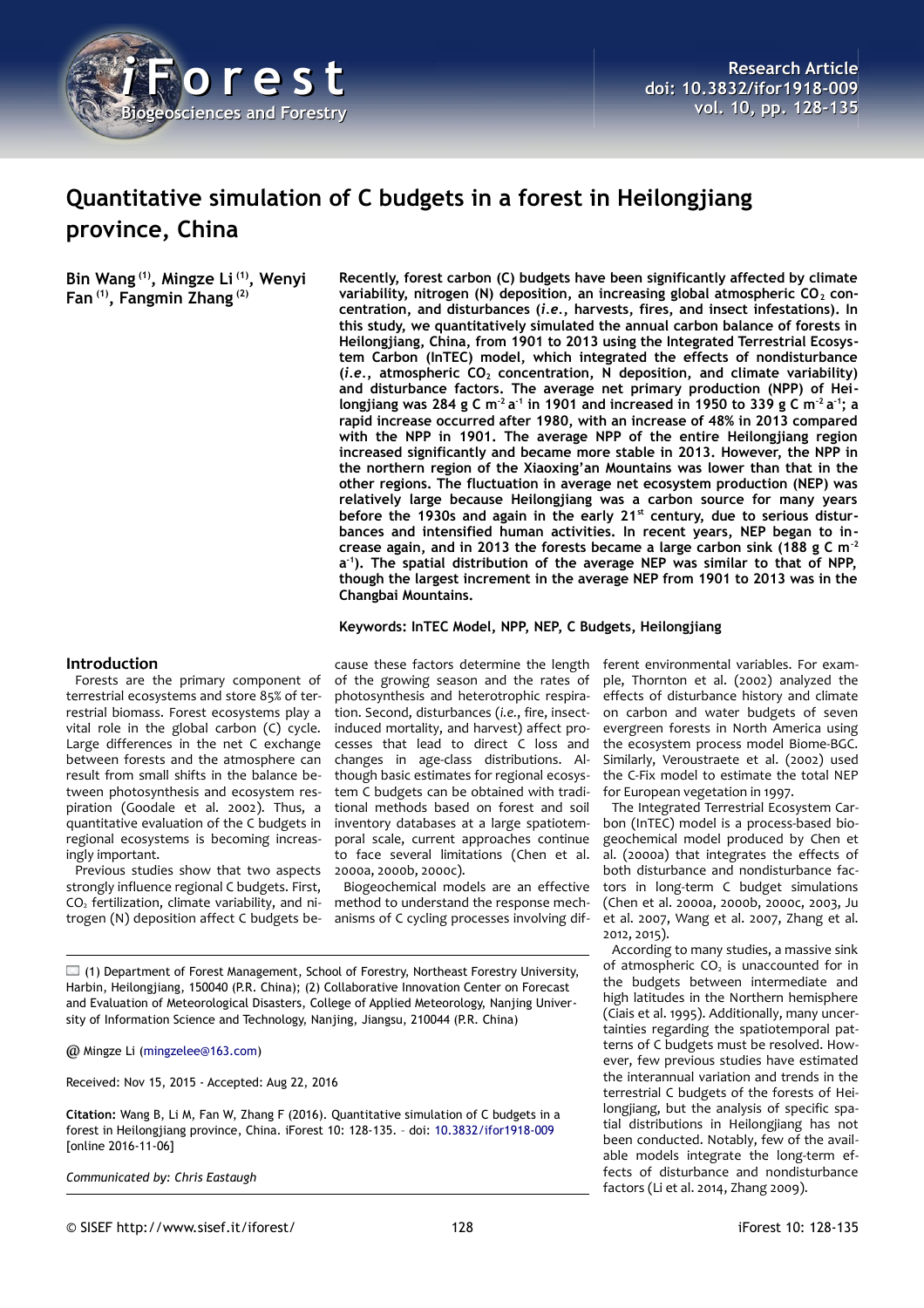Based on these uncertainties and inadequacies, the goal of this study was to integrate the effects of disturbance and nondisturbance factors using the InTEC model to simulate annual C budgets from 1901 to 2013 in the forest regions of Heilongjiang Province, which is one of the areas with the most abundant forest resources in China. Furthermore, we analyzed changes in spatiotemporal patterns from 1901 to 2013, and then discussed possible reasons and mechanisms to explain the results. The results of this study will provide a new perspective on the net changes in C and the underlying drivers for the changes, which will reduce current uncertainties concerning terrestrial C cycle processes and improve future forest management strategies.

## **Materials and methods**

#### *InTEC model description*

Chen et al. (2000b) established the InTEC model with the mechanistic integration of four models. The four models include a canopy-level photosynthesis model scaled-up from Farquhar's leaf biochemical model of photosynthesis (Farquhar et al. 1980), the Century model of soil C/N cycling (Parton et al. 1987), the net N mineralization model of Townsend et al. (1996), and an NPP-age curve (Chen et al. 2002). The interannual variability of NPP is divided into contributions from factors related to disturbance –  $f_{NPPd}(i)$  – and nondisturbance –  $f_{NPPn}(i)$  – (Chen et al. 2003). In this study, the disturbance factors included fires, harvesting, and insects; the nondisturbance factors included climate, atmospheric CO<sub>2</sub> concentration, and N deposition, forest stand age, leaf area index (LAI) and land cover.

### *Disturbance effects on NPP*

The InTEC model simulated an annual NPP value for each pixel from the initial year (1901) combining the effects of disturbance and nondisturbance factors. Disturbances are particularly important for a C balance because they typically affect processes that release C into the atmosphere. Changes in forest stand age structure, or the normalized forest productivity, were used to determine the effect of disturbances on NPP. In the InTEC model, three assumptions concerned disturbance (Chen et al. 2003). First, complete stand mortality was the result of all disturbances. Second, a region of forest regenerated in the second year without cover-type changes after a disturbance. Third, the model used a fixed land cover type over the entire simulation period (Ju et al. 2007).

# *Nondisturbance effects on NPP*

For the nondisturbance factors, the effect of climate on NPP was expressed through modifications in growing season length and direct effects on the photosynthesis rate. As the source of intercellular  $CO<sub>2</sub>$  content, atmospheric  $CO<sub>2</sub>$  concentration affects photosynthesis. The link is direct between N and the mechanisms of C decomposition, and the proportion of C and N in foliage and fine root C pools has a negative influence on C decomposition. In this study, soil texture was used to determine the parameters of soil moisture content and soil temperature. Forest stand age was used to determine the timing of the last stand-replacing disturbance.

#### *NPP calculation*

The NPP for each pixel of a region in any year was calculated from the initial value of NPP  $(NPP<sub>o</sub>)$  in the starting year of the simulation (1901) multiplied by the integrated effect of nondisturbance factors ( $f_{NPPn}$ ) and the normalized forest productivity  $(f_{NPPd})$ .

The *NPP*<sub>o</sub> was calibrated by iterative adjustments until the difference between NPP from the InTEC model in the reference year and the reference NPP was smaller than ± 1%. The Boreal Ecosystem Productivity Simulator (BEPS) produced the reference NPP. The BEPS model was originally built using biological principles in forest biogeochemical cycles (FOREST-BGC – Running & Coughlan 1988) with some modifications (Liu et al. 1997). The BEPS model simulated daily GPP and NPP by incorporating an advanced photosynthesis model, the Farquhar's model (Farquhar et al. 1980). Thus, NPP in year *i* was calculated using the following equation (Chen et al. 2000a –  $ean. 1):$ 

$$
NPP(i) = NPP_0 \cdot \phi_{NPPn}(i) \cdot \phi_{NPPd}(i)
$$

## *Carbon (C) fluxes and pools*

The C dynamics of the entire forest system were divided into living biomass and soil (nonliving biomass) C pools. Living biomass C pools included four individual components (*i.e.*, foliage, wood, and fine and coarse roots); the soil C pool was composed of nine individual components (*i.e.*, surface structural litter, surface metabolic litter, soil structural litter, soil metabolic litter, woody litter, surface microbes, soil microbes, and slow and passive C pools). The size of each component for the year *i* was calculated using the following equations (Chen et al. 2000a – eqn. 2, eqn. 3):

$$
\Delta C_{\text{veg.},j}(i) = \frac{f_j NPP(i) - k_j C_j(i)}{1 + k_j}
$$

$$
\Delta C_{\text{soil.},j}(i) = \frac{\sum_{j=1}^{n} K_{l,j}(i) C_j(i-1) - K_j C_j(i-1)}{1 + K_j}
$$

where  $\varDelta C_{\mathsf{j}}(i)$  is the variation in the  $j^{\mathsf{th}}$  C pool size in the  $i<sup>th</sup>$  year;  $f<sub>i</sub>$  is the allocation coefficient of NPP in the  $i^{\text{th}}$  year  $[NPP(i)]$  to the *j* th living biomass pool, and different forest types have different  $f_i$  values;  $k_i$  is the turnover rate of the  $j^{\text{th}}$  C pool  $[C(i)]$  in soil;  $K_{\mathsf{l},\mathsf{j}}$  is the turnover rate of  $l^{\mathsf{th}}$  to  $j^{\mathsf{th}}$ ;  $K_{\mathsf{j}}$  is the decomposition rate of the  $j<sup>th</sup>$  soil C pool; and *n* indicates the number of C pool transfers to the  $j^{\text{th}}$  soil C pool.

For the initial values of living biomass and soil C pools, an assumption of "equilibrium age" was set, which assumed that C and N exchanges between terrestrial ecosystems and the atmosphere were in equilibrium for stands at equilibrium age under the mean conditions of climate,  $CO<sub>2</sub>$  concentration and N deposition in the preindustrialization period such that (Chen et al. 2000c – eqn. 4):

$$
dC(0) = NPP(0) - R_h(0) \xi A_f(0) = 0
$$

where *dC* is the sum of variations of all C pools; *R*h is the heterotrophic respiration; *ξ* indicates the C released per unit of fire area;  $A_f$  is the total area of fire in a region; and (0) is the initial year of the simulation, representing the preindustrial period.

NPP is equal to the difference between gross primary production (GPP) and autotrophic respiration  $(R_a -$ Chen et al. 2000b). NEP is the net ecosystem productivity, which equals the difference between NPP and C loss due to heterotrophic respiration (*R*h). Therefore, *NEP* in the year *i* was calculated using the following formula (Zhang et al. 2015 – eqn. 5):

$$
NEP(i) = GPP(i) - R_a(i) = NPP(i) - R_h(i)
$$

NEP was used to represent carbon dynamics or balances to identify carbon sinks or sources in the forests of Heilongjiang, with positive NEP values indicating C sinks and negative values indicating sources of C to the atmosphere.

The InTEC model has been validated and applied widely. For instance, Chen et al. (2000a) used the model to simulate the historical change in C dynamics and analyze the spatiotemporal distribution in Canada. The parameters of the InTEC model were first calibrated in that study, and then the parameters were calibrated further for China (Ju et al. 2007). Recently, the InTEC model was used to estimate the C balance in forest ecosystems of the United States (Zhang et al. 2012, 2015). Most of the parameters used in this study were obtained from previous studies, including the maximum carboxylation rate  $(V_{\text{cmax}})$ , specific leaf area (*SLA*), sensitivity of the N fixation rate to temperature  $(QN_{fix})$ , sensitivity of electron transport to temperature  $(a_{im})$ , sensitivity of Rubisco activity to temperature ( $a_{\text{vm}}$ ), and actual leaf nitrogen content (*N*<sub>I</sub>). The values of these parameters are shown in [Tab. 1.](#page-2-0)

Because of the lack of historical data on fires, harvests and insect disasters, these disturbance factors were not differentiated for the entire simulation period, and therefore all the disturbance factors were treated as fire.

#### *Input data*

To drive the InTEC model, a series of data sets were produced in this study. All spatial data were employed in the UTM projection and WGS-84 coordinate system and inter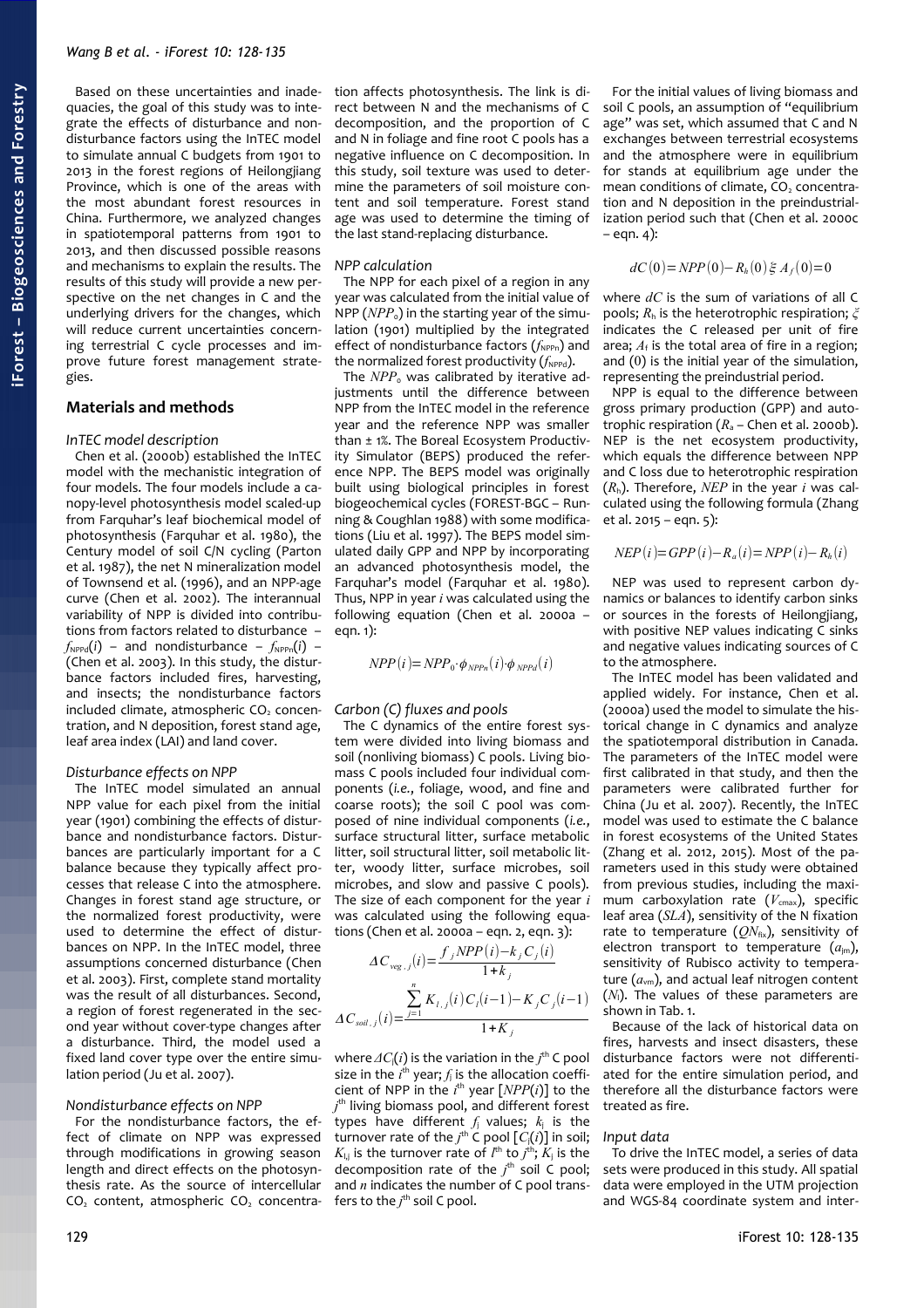<span id="page-2-0"></span>**Tab. 1** - Integrated Terrestrial Ecosystem Carbon (InTEC) model parameters.

| Symbol            | Units                    | Description                                      | Coniferous<br>forests    | <b>Broadleaved</b><br>forests | Mixed<br>forests         | Unique<br>value | Reference           |
|-------------------|--------------------------|--------------------------------------------------|--------------------------|-------------------------------|--------------------------|-----------------|---------------------|
| SLA               | $\blacksquare$           | Maximum value of carbon per unit LAI             | 70                       | 31.5                          | 53.25                    | $\sim$          | Zhang et al. (2012) |
| $V_{\text{cmax}}$ | umol $m^2 s^1$           | Maximum carboxylation rate                       | 33                       | 60                            | 40                       | $\blacksquare$  | Bonan (1995)        |
| $ON_{fix}$        | ٠                        | Sensitivity of N fixation rate to temperature    | $\overline{\phantom{a}}$ |                               | $\blacksquare$           | 2.3             | Ju et al. (2007)    |
| $a_{\rm im}$      | $\overline{\phantom{0}}$ | Sensitivity of electron transport to temperature | $\overline{\phantom{a}}$ | $\sim$                        | $\overline{\phantom{a}}$ | 1.75            | Yu (2013)           |
| $a_{\rm ym}$      | $\overline{\phantom{a}}$ | Sensitivity of Rubisco activity to temperature   | $\overline{\phantom{a}}$ |                               | $\blacksquare$           | 2.4             | Yu (2013)           |
| $N_{1}$           | g N $m-2$                | Actual leaf nitrogen content                     |                          |                               | $\blacksquare$           | 1.2             | Yu (2013)           |

polated to 1 km resolution (0.0136° × 0.0089°).

For Heilongjiang, China, from 1901 to 2013, the 0.5° global data set interpolated by the UK Climate Research Unit [\(http://www.cru.uea.ac.uk/cru/data/\)](http://www.cru.uea.ac.uk/cru/data/) provided monthly mean temperature, relative humidity, and total precipitation. The data set was produced by measurements at available stations of the National Meteorological Administration in China. Monthly solar irradiance data for the period before 1948 were produced using the Bristow-Campbell model derived from historical temperature, humidity, and precipitation data. For the period from 1948 to 2013, monthly solar irradiance data from the T62 Gaussian reanalysis data of the US National Center for Atmospheric Research (NCAR) were used [\(http://www.esrl.noaa.gov\)](http://www.esrl.noaa.gov/).

The annual atmospheric  $CO<sub>2</sub>$  concentrations from 1958 to 2013 were from the data set obtained from the Mauna Loa Observatory (20° N, 156° W – [http://cdiac.esd.ornl.](http://cdiac.esd.ornl.gov/ftp/trends/co2/maunaloa.co2) [gov/ftp/trends/co2/maunaloa.co2\)](http://cdiac.esd.ornl.gov/ftp/trends/co2/maunaloa.co2). The pre-1958 CO<sub>2</sub> concentration was estimated based on the CGCM2 (Flato & Boer 2001). The CO<sub>2</sub> concentration was 280 ppmy in 1901. which increased to 394 ppmv in 2013.

Spatial N deposition data in 1993 were obtained from a data set that was simulated based on a chemical transport model (TM3). This data set included the predicted value of N deposition in 1860, 1993, and 2050, and the spatial resolution was 5° in longitude and 3.75° in latitude. Spatial N deposition from 1901 to 2013 (except 1993) was calculated using the equation based on historical greenhouse gas emissions and the average N deposition data in 1993 (Chen et al. 2003 – eqn. 6):

$$
N_{\it dep}(i)=N_{\it dep0}+\frac{ \left[G\left(i\right)-G_0\right]\left[N_{\it dep}\left(i\right)_{\it ref}-N_{\it dep0}\right]}{G\left(i\right)_{\it ref}-G_0}
$$

where  $N_{\text{dep}}$  is the N deposition rate;  $G$  is the greenhouse gas emission rate; and the subscripts *0, ref*, and *i* represent the initial, reference, and simulated year, respectively.

A map of forest stand age in 2005 was produced from the  $7<sup>th</sup>$  National Forest Inventory data recorded from 2004 to 2008 in Heilongjiang Province (FRSC 2009). The stand age of each pixel was interpolated using the field of mean age by a kriging method.

The forest-type map of Heilongjiang in

2006 at a 1 km resolution was obtained from the Northeast Institute of Geography and Agroecology, Chinese Academy of Sciences, published in 2007 (Zhang et al. 2007). The scale of the map was 1:1,000,000, and the map was produced based on the coding principle. The map included 12 primary forest types: Coniferous forest, Broadleaved forest, Coniferous and Broadleaved mixed forest, *Pinus koraiensis* forest, *Larix gmelinii* forest, *Pinus sylvestris* forest, *Betula platyphylla* forest, *Betula davurica* forest, *Tilia amurensis* forest, *Quercus mongolica* forest, *Populus davidiana* forest, and *Populus nigra* forest.

Physical properties of the soil included the field capacity of soil water, depth of soil, wilt point, and fractions of clay, silt and sand. These parameters were used to estimate soil moisture content and soil temperature, which were further used to estimate soil heterotrophic respiration. The field capacity of soil water and wilt point were derived from the International Geosphere-biosphere Program, Global Gridded Surfaces of Selected Soil Characteristics. Soil depth was derived from the global soil texture data set from the Oak Ridge National Laboratory Distributed Active Archive Center, TN, USA. The fractions of clay, silt, and sand were obtained from the Harmonized World Soil Database (HWSD) constructed by the Food and Agriculture Organization of the United Nations (FAO) and the International Institute for Applied Systems Analysis (IIASA).

Deng et al. (2006) produced a LAI map in 2003 using VEGETATION data onboard the SPOT 4 satellite in 2003 based on a Bidirectional Reflectance Distribution Function (BRDF) algorithm.

The reference-year NPP of 2003 in Heilongjiang forests was obtained using the BEPS based on land cover, LAI maps derived from MOD15A2 products at 8-day intervals, soil texture, and daily meteorological data. The reference-year NPP data were used to calibrate the initial value of NPP.

A total of 11 NPP-age curves were used in the InTEC model. The relationships between NPP and age were established using yield tables for Heilongjiang (Yu 2013), and a general semi-empirical mathematical function was as follows (Chen et al. 2003 – eqn. 7):

$$
NPP \left( age \right) {=} M \Bigg[ 1 {+} \frac{b \left( age \left/ g \right) ^{d} {-} 1}{\exp \left( age \left/ g \right) } \Bigg]
$$

where the parameters  $M$ ,  $b$ ,  $g$ , and  $d$  are dependent on the site index obtained by fitting the equation; and *age* is the forest stand age from yield tables. *NPP* was calculated using factors such as mean diameter at breast height, mean height, and stand density from yield tables.

## **Results**

## *Results for NPP*

The average NPP [\(Fig. 1\)](#page-3-1) at Heilongjiang was only  $284$  g C m<sup>2</sup> a<sup>4</sup> in 1901, but it reached 339 g C  $m^2$  a<sup>1</sup> in 1950. Then, the average NPP decreased slightly after 1960. In the early 1980s, the average NPP of Heilongjiang began to increase rapidly. The average NPP in the early 1990s was higher than that of the other periods, reaching a peak of 414 g C  $m<sup>2</sup> a<sup>1</sup>$  in 1991. The NPP fluctuated near 375 g C m<sup>2</sup> a<sup>-1</sup> in the early 21<sup>st</sup> century, and the average was 406 g C  $m<sup>2</sup> a<sup>1</sup>$ in 2013.

Heilongjiang was divided into three ecoregions to analyze the distribution of average NPP. The ecoregions were the Daxing'an Mountains, Xiaoxing'an Mountains, and Changbai Mountains within Heilongjiang. The highest average NPP was in the Daxing'an Mountains, and the increment was 37% from 1901 to 2013. The average NPP of the Xiaoxing'an Mountains was the lowest; however, this ecoregion had the largest increment of 45% from 1901 to 2013. The increment of average NPP in the Changbai Mountains was 39% from 1901 to 2013.

In this paper, we primarily analyzed the spatial distribution of the average NPP of the three ecoregions in 1901, 1950, and 2013 [\(Fig. 2\)](#page-3-0). In 1901, NPP for the entire Heilongjiang region was relatively lower than that in the other years, and only the northwest region of the Daxing'an Mountains had a value higher than 400 g C  $m^2$  a<sup>-1</sup>. In 1950, the average NPP for most of the area of the Daxing'an Mountains was between 300 and 400 g C  $m^2$  a<sup>-1</sup>. The average NPP of the Xiaoxing'an Mountains was divided into two levels and showed an increasing trend from north to south. The average NPP of the Changbai Mountains increased in a trend from east to west. In 2013, nearly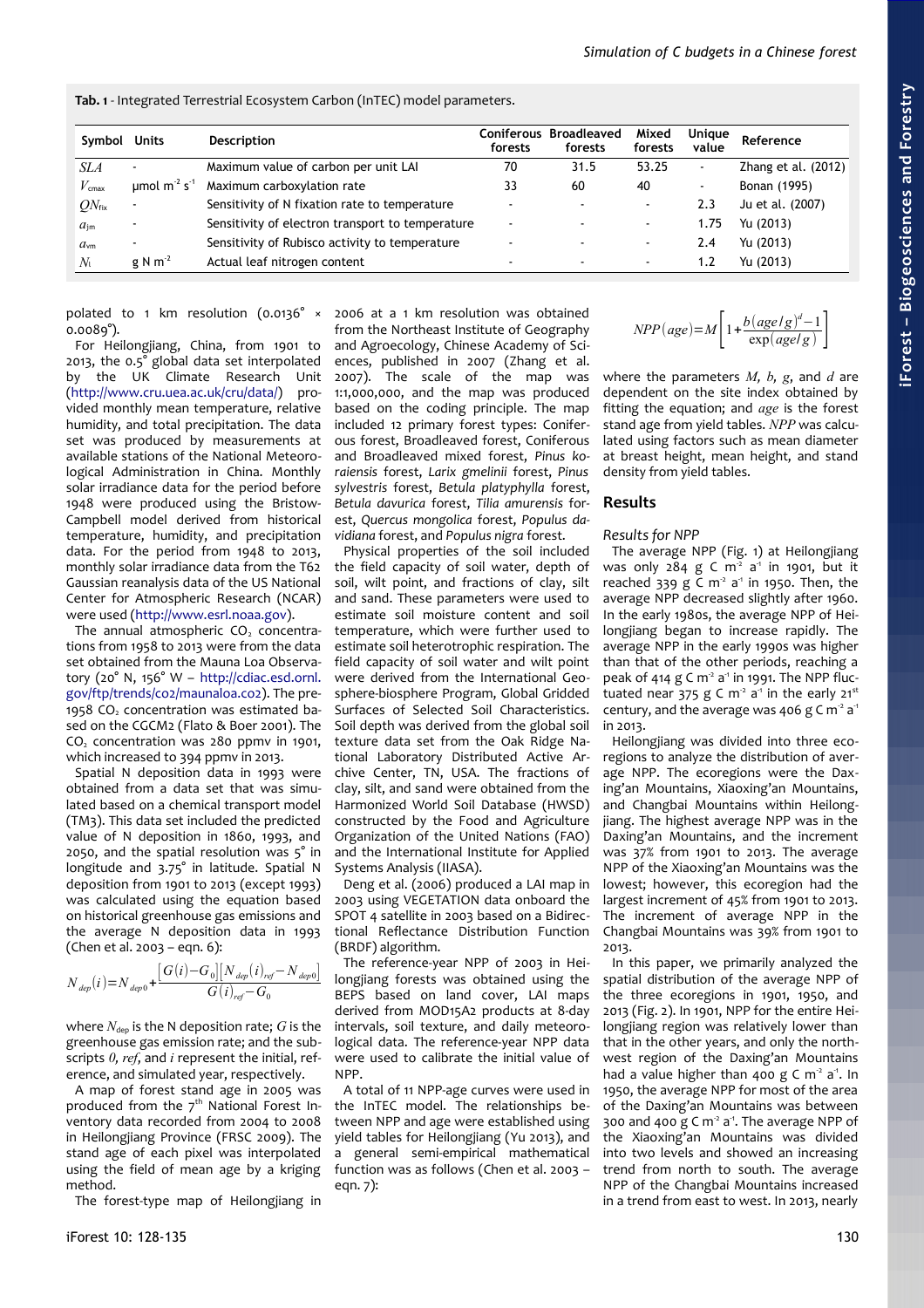<span id="page-3-1"></span>

the entire Daxing'an Mountain area had an NPP value above 400 g C  $m<sup>2</sup>$  a<sup>-1</sup>. The NPP in the northern Xiaoxing'an Mountains increased compared with that in 1950 but was still significantly lower than that of the middle and south regions. The distribution of average NPP in the Changbai Mountains in 2013 became more uniform than that in the other years.

# *Results for NEP*

The range of average NEP in Heilongjiang was relatively large [\(Fig. 3\)](#page-3-2). Before 1930, the average NEP fluctuated between -100 and 100  $g \text{ C m}^2$  a<sup>-1</sup>. The minimum NEP was -95  $g \text{ C m}^2$  a<sup>1</sup> in 1924. Thereafter, the average NEP began to increase gradually, and the region became a carbon sink during 1931-1949. Beginning in 1954, the NEP con-

<span id="page-3-0"></span>tinued to increase until the early 1970s. However, the average NEP appeared to decrease over the long-term in the late 1970s and in the early  $21<sup>st</sup>$  century. The average NEP increased again after 2009 and reached 188 g C m<sup>2</sup> a<sup>-1</sup> in 2013.

<span id="page-3-2"></span>Similar to NPP, we analyzed the spatial distribution of the average NEP of three ecoregions in 1901, 1950, and 2013 [\(Fig. 4\)](#page-4-0).

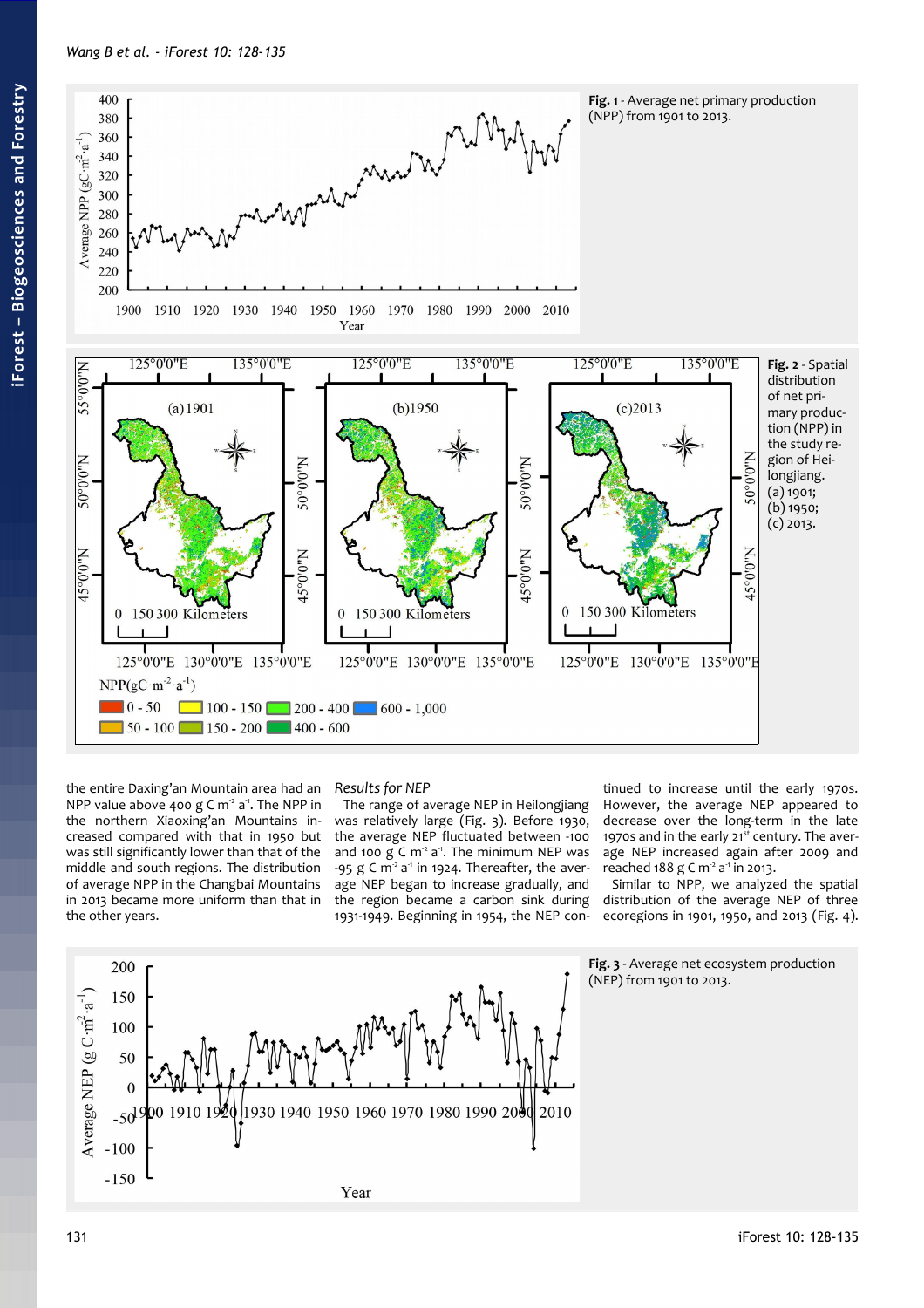

In 1901, the average NEP of the Daxing'an Mountains was concentrated at a value between -100 and 100 g C  $m<sup>2</sup>$  a<sup>-1</sup>, with a tendency to increase from north to south. The average NEP in the Xiaoxing'an Mountains was divided into two levels; the NEP of the north region was much lower than that in the south region. Most of the Changbai Mountains had a lower NEP value than that of the other two ecoregions in 1901. In 1950, the NEP of most of the Daxing'an Mountains was between 50 and 200  $g \text{ C m}^2$ a -1. The NEP of the south region of the Xiaoxing'an Mountains was similar to that of the Daxing'an Mountains, but the north region of the Xiaoxing'an Mountains became a carbon source, making the difference between the north and south more apparent. The entire Changbai Mountain range became more uniform than that in 1901. In 2013, the average NEP of the entire Heilongjiang region was higher than that in previous years. NEP in the north region of the Daxing'an Mountains and the south region of the Xiaoxing'an Mountains was above 200 g C  $m^2$  a<sup>-1</sup>. The increment from 1901 to 2013 of the average NEP in the Changbai Mountains approached 200 g C  $m^2 a^1$  and was larger than that of the other two ecoregions.

## **Discussion**

This study showed that Heilongjiang was a large C sink after 2000, which is in agreement with Wang et al. (2007), though our result was 30% lower than that of the mentioned authors (from 1950 to 2001). The difference can be explained because only three forest types were included in their study, and the relationships between NPP and age for the different forest types were established by stand yield data for black spruce in Ontario (Chen et al. 2002).

Because historical eddy covariance data

were not available, the simulated NEP was not comparable with annual NEE measurements at the tower flux station (45° 24.215′ N, 127° 39.651′ E – Jiao et al. 2011). However, we validated the simulated NEP by comparison with previous studies.

In recent years, an increasing number of studies have attempted to quantify C sinks and sources for all terrestrial ecosystems in northeastern China. Zhao et al. (2009) using the FORCCHN model reported that the total C budget in the northeast of China was between 0.11 and 0.18 Pg C  $a^1$ , and that the average C uptake was 0.15 Pg  $C a<sup>1</sup>$  from 1981 to 2002, which indicate that northeast China was a sink during those 22 years. Li et al. (2014) reported that the average NEP was 22.5  $g \text{ C m}^2$  a<sup>1</sup> from 1961 to 2010 based on the CEVSA model. The largest C sink occurred in the 1980s, and then the NEP declined rapidly and reached the lowest point during the late 1990s and the early 21<sup>st</sup> century. The interannual trend found in both those previous studies was consistent with that observed in our study. However, the InTEC model overestimated NEP after 1980 compared with the results of Zhao et al. (2009) and Li et al. (2014). These differences can be attributed to factors such as forest area, stand age information, data sources, processing methods, model structure, and effects of disturbances.

#### *Analysis of NPP*

The average NPP was low in the early 20<sup>th</sup> century and slowly increased during the following 30 years, which may have been caused by low temperatures, precipitation, atmospheric CO<sub>2</sub> concentrations, and N deposition. Thereafter, NPP began to increase with increases in climate variability and atmospheric CO<sub>2</sub> concentration. However, NPP began to decrease in the early

<span id="page-4-0"></span>1960s because China suffered heavily from natural disasters and the Cultural Revolution in the 1960s and 1970s, when large forest areas were harvested and destroyed and large-scale plantations were uncommon (Wang et al. 2007). Then, the annual NPP increased rapidly and the level remained high from 1982 to 2001, which was possibly due to the Chinese government's implementation of a series of effective policies to plant and protect forest resources (Wang et al. 2007). Additionally, a younger and more productive stand age structure (20-40 years old) emerged during the period.

## *Analysis of NEP*

In this study, we analyzed the temporal variation in NEP in Heilongjiang. Heilongjiang was a carbon source in the 7 years before 1930, but was a huge carbon sink in 2013. During 1931-1949, although China suffered from the Second World War and the Chinese Civil War, Heilongjiang was not the primary battlefield, and therefore the forests in Heilongjiang were not seriously damaged. During the 113 years, two long-term reductions were apparent: one was in the late 1970s, and the other was in the early 21<sup>st</sup> century. According to the records for forest fires from 1953 to 2012 (Wei 2013), most forest fires occurred during the same periods when long-term decreases in NEP were observed. Thus, we inferred that the disturbance factors had a large negative effect on NEP.

#### *Uncertainty*

Point-by-point comparisons between simulated NPP by BEPS and MODIS NPP in 2003 suggested that the model generally captured the magnitude of NPP in the 433 points  $(R^2 = 0.55, RMSE = 62)$ . Comparisons of NPP between our study and MODIS NPP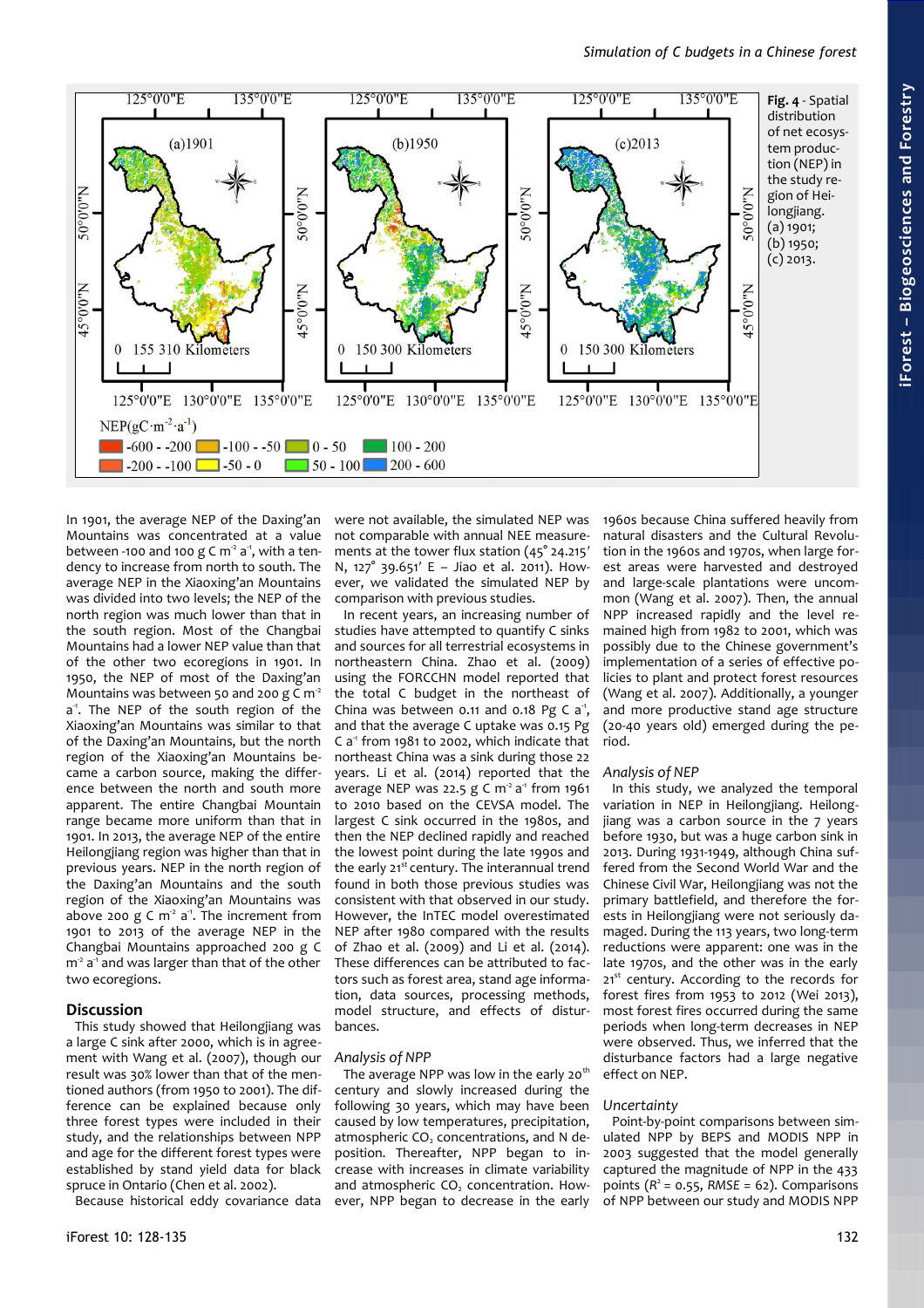

<span id="page-5-3"></span>**Fig. 5** - Comparison of net primary production (NPP) from Integrated Terrestrial Ecosystem Carbon (InTEC) model and MODIS product from 2000 to 2013.

<span id="page-5-2"></span>**Tab. 2** - Foliage turnover rates  $(T_f)$  and ratios of new fine root carbon to new leaf carbon allocation (*e*) for different species.

| Tree species                    | $T_{\rm f}$ (yr <sup>-1</sup> ) | е    | Reference           |
|---------------------------------|---------------------------------|------|---------------------|
| Pinus sylvestris var. mongolica | 0.385                           | 1.03 | White et al. (2000) |
| Larix gmelinii                  | 0.4                             | 1.4  | White et al. (2000) |
| Pinus koraiensis                |                                 | 1.4  | White et al. (2000) |
| Tilia amurensis                 |                                 | 1.2  | White et al. (2000) |
| Betula platyphylla              | 1                               | 1.26 | White et al. (2000) |
| Populus davidiana               |                                 | 1.2  | White et al. (2000) |
| Quercus mongolica               |                                 | 1.7  | White et al. (2000) |



<span id="page-5-1"></span>

<span id="page-5-0"></span>**Tab. 3** - Comparison of carbon stock in biomass from previous forest inventories with estimates in this study.

|           | Jiao & Hu (2005)         |                           |                         |                          |                           |                         |
|-----------|--------------------------|---------------------------|-------------------------|--------------------------|---------------------------|-------------------------|
| Period    | Area<br>$(x10^{11} m^2)$ | C Pool<br>$(x10^{11}$ kg) | C density<br>$(kg m-2)$ | Area<br>$(x10^{11} m^2)$ | C Pool<br>$(x10^{11}$ kg) | C density<br>$(kg m-2)$ |
| 1973-1976 | 2.51                     | 7.96                      | 3.17                    | 1.88                     | 6.92                      | 3.70                    |
| 1977-1981 | 1.53                     | 5.41                      | 3.55                    | 1.88                     | 7.29                      | 3.90                    |
| 1984-1988 | 1.56                     | 5.66                      | 3.64                    | 1.88                     | 8.23                      | 4.40                    |
| 1989-1993 | 1.61                     | 5.88                      | 3.65                    | 1.88                     | 8.60                      | 4.60                    |
| 1994-1998 | 1.76                     | 6.22                      | 3.54                    | 1.88                     | 9.35                      | 5.00                    |
| 1999-2003 | 1.80                     | 6.01                      | 3.34                    | 1.88                     | 9.72                      | 5.20                    |

also indicated that BEPS predicted NPP in the reference year reasonably well.

We also compared InTEC results for NPP from 2000 to 2013 with MODIS NPP (MOD-17A3 – Zhao & Running 2010). The average NPP for the period 2000−2013 in Heilongjiang forests was 379 g C  $m^2$  a<sup>-1</sup> and 350 g C m<sup>2</sup> a<sup>1</sup> for MODIS products and InTEC, respectively [\(Fig. 5\)](#page-5-3). During the 14-year period, the two sources of NPP had similar patterns of change except in 2007, 2012, and 2013. Using local climate data, an average annual overestimate of 8% was found in MODIS NPP because the product was strongly driven by climate data (Neumann et al. 2015).

The National Forest Inventory data generally included age, height, diameter at breast height, stand density, species composition, and area. Based on these parameters, we calculated the biomass for different ages in sample plots using the individual biomass models produced by Dong et al. (2014, 2015). Richards' equation was used to fit the relationship between biomass and age for each species. We estimated NPP as the sum of biomass increments or turnovers of several components as follows (Chen et al. 2002 – eqn. 8, eqn. 9, eqn. 10):

$$
NPP = (\Delta B/\Delta t + M) \cdot C_b + L_f + L_f,
$$
  
\n
$$
L_f = B_f \cdot T_f \cdot C_f
$$
  
\n
$$
L_f = L_f \cdot e
$$

where *ΔB/Δt* is the increment in the total living biomass under a particular age; *M* is the mortality estimated by a mean mortality rate obtained by Wang (2012);  $C<sub>b</sub>$  is the conversion factor of biomass to C content, which was 0.4351 for stems and roots, 0.4422 for branches, and 0.4448 for foliage (Yu et al. 2012);  $L_f$  is the turnover rate of foliage;  $B_f$  is the foliage biomass;  $T_f$  is the foliage (to litter) turnover ratio that differs with forest type (see [Tab. 2\)](#page-5-2);  $C_f$  is the ratio of carbon to dry matter, assuming  $C_f$  as 0.44 (Yu et al. 2012); and  $L_f$  is the turnover rate of fine roots and the ratio of new root carbon to new leaf carbon allocation (*e*), which differ with forest type [\(Tab. 2\)](#page-5-2).

A total of 100 sample plots in the inventory data set for 2005 were used to calculate NPP and were validated by the InTEC model. InTEC slightly overestimated NPP compared with the inventory data  $(R^2 =$ 0.52, *RMSE* = 65 – [Fig. 6\)](#page-5-1). The uncertainty of 25-40% was attributed to errors in the calculation of NPP and in the original data for climate, age, and NPP reference.

We also compared simulated biomass C with previous studies from different periods in Heilongjiang. For example, Jiao & Hu (2005) estimated the stocks of biomass C based on the forest inventory data from 1973 to 2003 [\(Tab. 3\)](#page-5-0). Compared with those results, we observed an overestimate of biomass C by an average of 38%. The difference in forest area defined by two meth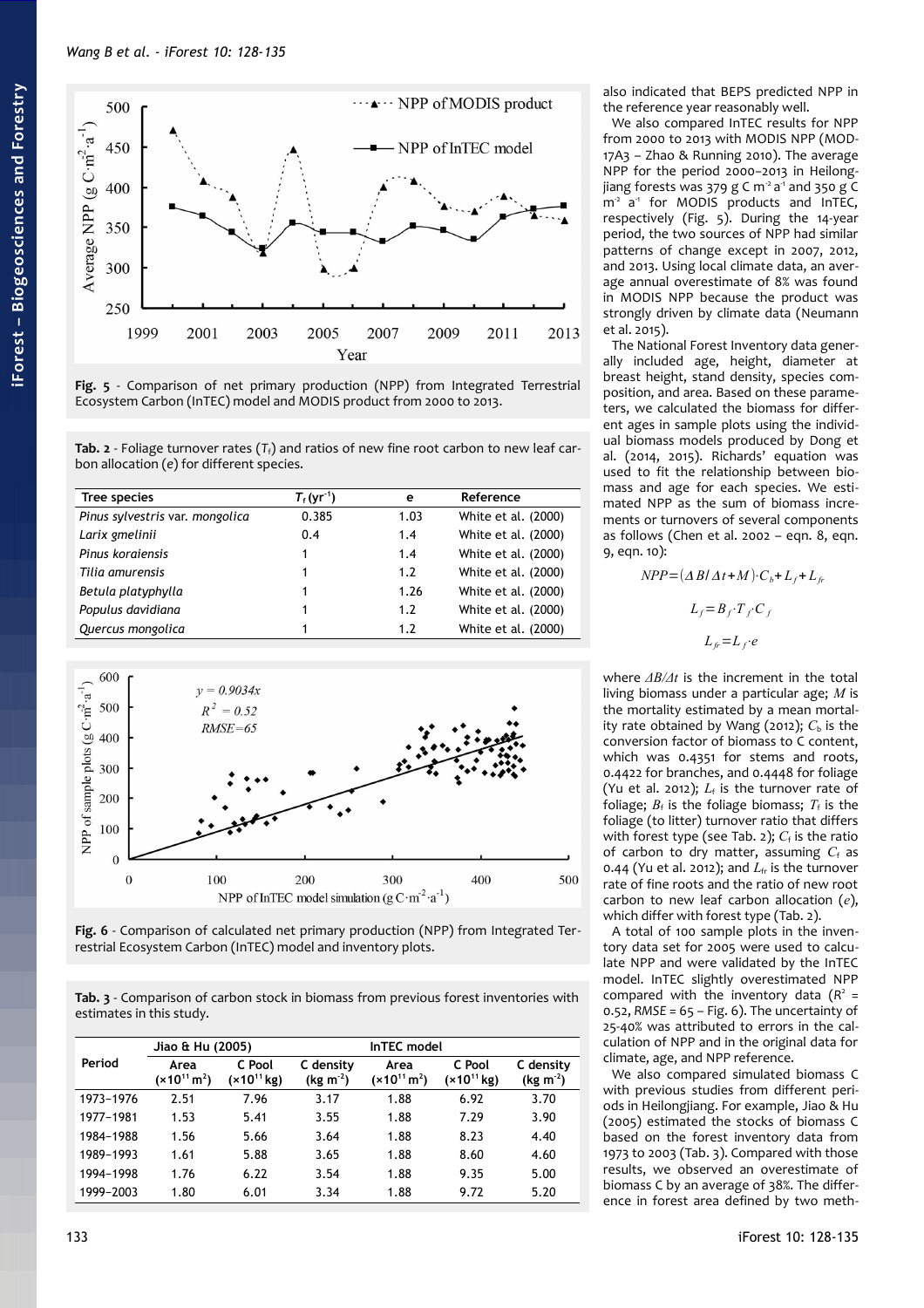<span id="page-6-0"></span>**Tab. 4** - Comparison of carbon stock in soil from previous forest inventories with the estimates obtained in this study.

| Value in<br>this study<br>$(kg m-2)$ | <b>Estimate</b><br>$(kg m-2)$ | Method                                                | Period    | Region                                   | Reference          |
|--------------------------------------|-------------------------------|-------------------------------------------------------|-----------|------------------------------------------|--------------------|
| 13.27                                | 13.57                         | Based on the Second National Soil Survey              | 1980s     | Heilongjiang                             | Fang et al. (2003) |
| 13.30                                | 21.78                         | FORCCHN model                                         | 1981-2002 | Northeast China                          | Zhao et al. (2009) |
| 13.33                                | 14.70                         | Based on multi-purpose regional<br>geochemical survey | 2006      | Heilongjiang                             | Xi et al. (2010)   |
| 17.38                                | 17.26                         | Based on the date plots measured                      | 2008-2011 | Daxing'an Mountains of<br>Heilongjiang   | Hong (2012)        |
| 12.67                                | 16.79                         | Based on the date plots measured                      | 2008-2011 | Xiaoxing'an Mountains of<br>Heilongjiang | Hong (2012)        |

ods was one reason for this difference. Additionally, the forest cover type in our study was fixed and changes in forest type after disturbance were not included in our estimation.

Similarly, we compared the soil C stock with that in other studies. However, because the definitions of forest area, cover type, and soil depth were different between the InTEC model and those in other studies, comparisons of the results for soil C storage were difficult. Comparisons of the estimates of soil C density between our study and those in others indicated that the InTEC model simulated C changes in soil reasonably well [\(Tab. 4\)](#page-6-0), although the model slightly underestimated soil C density.

## **Conclusions**

In this paper, we used the InTEC model to estimate NPP and NEP in Heilongjiang from 1901 to 2013 and then analyzed the dynamic changes in the spatiotemporal C balance over the 113 years.

Our analysis indicated that NPP was low in the early  $20<sup>th</sup>$  century; thereafter, NPP began to increase steadily and reached peak values in the early 1990s. Recently, NPP has been maintained at a relatively high level between 390 g C  $\text{m}^2$  a<sup>-1</sup> and 410 g  $C$  m<sup>2</sup> a<sup>1</sup>. We concluded that NPP was closely related to climate change and the length of the growing season. However, greater efforts toward forest protection and a more reasonable stand age structure were the decisive factors for the increase in NPP in Heilongjiang.

The average NEP of Heilongijang varied greatly, but we found that most forest disturbances occurred in the identical periods as long-term decreases in NEP. Disturbances periodically released large amounts of C to the atmosphere and further changed stand age structures. Our study showed that NEP in Heilongjiang forests was greatly influenced by disturbance factors, which is consistent with previous studies (Zhang et al. 2012). Reducing the occurrence of disturbances, particularly fire, will maintain a high level of NEP in Heilongjiang.

According to the spatial distribution of NPP in Heilongjiang in 1901, 1950, and 2013, NPP in the Xiaoxing'an Mountains showed a tendency to increase from north to south, which is consistent with the distribution of forest coverage. The distribution of NPP in the Changbai Mountains was more uniform than that of the Xiaoxing'an Mountains; however, the lowest average NPP was in these mountains. The spatial distribution of NEP was similar to that of NPP in Heilongjiang. We believe that this result was due to low forest coverage; therefore, large-scale forest plantations in these two regions will improve both NPP and NEP.

In this study, a method was used that estimated the distribution of the C balance in Heilongjiang and quantitatively analyzed the changes in spatiotemporal C budgets by offering a reference to assess the C balance in the past and project the variation into the future. Some aspects of this study were inadequate; for example, effects of disturbances were determined by changes in forest stand age structure rather than separating the disturbances into harvests, insect attacks, and fires. Furthermore, the 1 km resolution was too coarse to adequately explore the C dynamics in each pixel, because numerous pixels were mixed with nonforest plants. Additionally, the lack of available historical eddy covariance data resulted in insufficient validation of NEP. Hence, these aspects of the estimates of the C budgets of Heilongjiang will be addressed in future studies.

## **Acknowledgments**

Research grants from the National Natural Science Foundation of China (31470640 and 31300420), the Natural Science Foundation of Jiangsu (BK20130987) and the Fundamental Research Funds for the Central Universities (2572016AA30) supported this research. Models in support of this article were from the research collaboration with Prof. Jingming Chen and Fangmin Zhang at the University of Toronto; please contact the authors for more details.

## **References**

Bonan GB (1995). Land-atmosphere  $CO<sub>2</sub>$  exchange simulated by a land surface process model coupled to an atmospheric general circulation model. Journal of Geophysical Research 100: 2817-2831. - doi: [10.1029/94JD02961](http://dx.doi.org/10.1029/94JD02961) Chen JM, Chen WJ, Liu J, Cihlar J, Gray S (2000a).

Annual carbon balance of Canada's forests during 1895-1996. Global Biogeochemical Cycles 14: 839-849. - doi: [10.1029/1999GB001207](http://dx.doi.org/10.1029/1999GB001207)

Chen WJ, Chen JM, Liu J, Cihlar J (2000b). Approaches for reducing uncertainties in regional forest carbon balance. Global Biogeochemical Cycles 14: 827-838. - doi: [10.1029/1999GB001206](http://dx.doi.org/10.1029/1999GB001206)

Chen WJ, Chen JM, Cihlar J (2000c). An integrated terrestrial ecosystem carbon-budget model based on changes in disturbance, climate, and atmospheric chemistry. Ecological Modelling 135: 55-79. - doi: [10.1016/S0304-3800\(00\)](http://dx.doi.org/10.1016/S0304-3800(00)00371-9) [00371-9](http://dx.doi.org/10.1016/S0304-3800(00)00371-9)

- Chen WJ, Chen JM, Price DT, Cihlar J (2002). Effects of stand age on net primary productivity of boreal black spruce forests in Canada. Canadian Journal of Forest Research 32: 833- 842. - doi: [10.1139/x01-165](http://dx.doi.org/10.1139/x01-165)
- Chen JM, Ju WM, Cihlar J, Price DT, Liu J, Chen WJ, Pan J, Black A, Barr A (2003). Spatial distribution of carbon sources and sinks in Canada's forests. Tellus 55: 622-641. - doi: [10.1034/j.1600-](http://dx.doi.org/10.1034/j.1600-0889.2003.00036.x) [0889.2003.00036.x](http://dx.doi.org/10.1034/j.1600-0889.2003.00036.x)
- Ciais P, Tans PP, Trolier M, White JW, Francey RJ (1995). A large northern hemisphere terrestrial  $CO<sub>2</sub>$  sink indicated by the <sup>13</sup>C/<sup>12</sup>C ratio of atmo-spheric CO<sub>2</sub>. Science 296: 1098-1101. - doi: [10.112](http://dx.doi.org/10.1126/science.269.5227.1098) [6/science.269.5227.1098](http://dx.doi.org/10.1126/science.269.5227.1098)
- Deng F, Chen JM, Plummer S, Chen MZ, Pisek J (2006). Algorithm for global leaf area index retrieval using satellite imagery. IEEE Transactions on Geoscience and Remote Sensing 44: 2219-2229. - doi: [10.1109/TGRS.2006.872100](http://dx.doi.org/10.1109/TGRS.2006.872100)
- Dong LH, Zhang LJ, Li FR (2014). A compatible system of biomass equations for three conifer species in Northeast, China. Forest Ecology and Management 329: 306-317. - doi: [10.1016/j.for](http://dx.doi.org/10.1016/j.foreco.2014.05.050) [eco.2014.05.050](http://dx.doi.org/10.1016/j.foreco.2014.05.050)
- Dong LH, Zhang LJ, Li FR (2015). Developing additive systems of biomass equations for nine hardwood species hardwood species in Northeast China. Trees 29: 1149-1163. - doi: [10.1007/](http://dx.doi.org/10.1007/s00468-015-1196-1) [s00468-015-1196-1](http://dx.doi.org/10.1007/s00468-015-1196-1)
- Farquhar GD, Caemmerer S, Berry JA (1980). A biochemical model of photosynthetic  $CO<sub>2</sub>$  assimilation in leaves of C3 species. Planta 149: 78-90. - doi: [10.1007/BF00386231](http://dx.doi.org/10.1007/BF00386231)
- Fang HJ, Yang XM, Zhang XP (2003). Organic carbon stock of black soils in Northeast China and its contribution to atmospheric CO<sub>2</sub>. Journal of Soil and Water Conservation 17: 9-20.
- Flato GM, Boer GJ (2001). Warming asymmetry in climate change simulations. Geophysical Research Letters 28: 195-198. - doi: [10.1029/20](http://dx.doi.org/10.1029/2000GL012121)